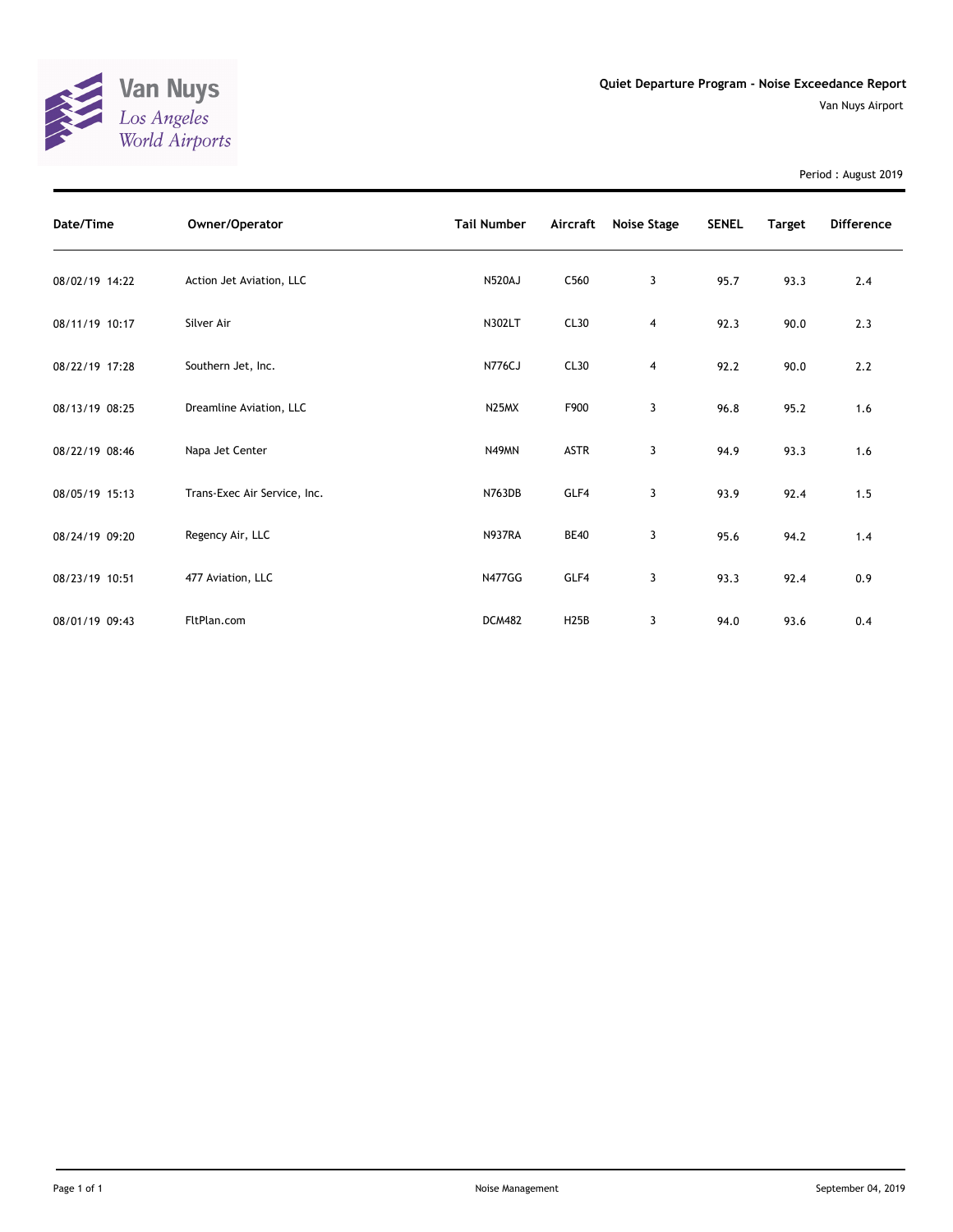

Period : August 2019

| Owner/Operator                         | <b>Departures Exceeding</b><br><b>Target Noise Level</b> | <b>Total Southbound</b><br>Jet Departures |
|----------------------------------------|----------------------------------------------------------|-------------------------------------------|
| Southern Jet, Inc.                     | 1                                                        | $\mathbf{1}$                              |
| Action Jet Aviation, LLC               | 1                                                        | $\overline{2}$                            |
| 477 Aviation, LLC                      |                                                          | 4                                         |
| Napa Jet Center                        |                                                          | 4                                         |
| Trans-Exec Air Service, Inc.           |                                                          | 9                                         |
| Regency Air, LLC                       |                                                          | 13                                        |
| Silver Air                             |                                                          | 31                                        |
| FltPlan.com                            | 1                                                        | 34                                        |
| Dreamline Aviation, LLC                | 1                                                        | 41                                        |
| 3031 LLC                               | 0                                                        | $\mathbf{1}$                              |
| 3B Air, LLC                            | 0                                                        |                                           |
| 7BD, LLC                               | 0                                                        |                                           |
| 921BE, LLC                             | 0                                                        |                                           |
| Across                                 | 0                                                        |                                           |
| ADC HOLDINGS LLC                       | 0                                                        |                                           |
| Aero Air, LLC                          | 0                                                        |                                           |
| Aeroways Inc                           | 0                                                        |                                           |
| Air Engiadina AG                       | 0                                                        |                                           |
| AIR RODRIGUEZ LLC                      | 0                                                        |                                           |
| AirFlite, Inc.                         | 0                                                        |                                           |
| AMERICAN AIRLINES Inc.                 | 0                                                        |                                           |
| AMVAL LLC                              | 0                                                        |                                           |
| Aviation Consultants, Inc.             | 0                                                        |                                           |
| AVIATION HOLDINGS US LLC               | 0                                                        |                                           |
| Aviation Services, LLC                 | 0                                                        |                                           |
| <b>AVJET Corporation</b>               | 0                                                        |                                           |
| BAA Jet Management Ltd                 | 0                                                        |                                           |
| <b>BAM Aviation, LLC</b>               | 0                                                        |                                           |
| Bank of America, N.A.                  | 0                                                        |                                           |
| Beverly Hills Exotic Collection, LLC   | 0                                                        |                                           |
| BH Aviation, Ltd.                      | 0                                                        |                                           |
| Blossom Valley Aviation, LLC           | 0                                                        |                                           |
| Blue Horizon Holdings LLC              | 0                                                        |                                           |
| Blue Star Management Services Corp.    | 0                                                        |                                           |
| <b>Boch Aviation</b>                   | 0                                                        |                                           |
| BOMBARDIER BUSINESS JET SOLUTIONS Inc. | 0                                                        |                                           |
| Business Jet Managers, Inc.            | 0                                                        |                                           |
| <b>CANAL AIR LLC</b>                   | 0                                                        |                                           |
| Canyon Partners, LLC                   | 0                                                        |                                           |
| Capital Asset Investments, LLC         | 0                                                        |                                           |
| CapRock Land Company, LLC              | 0                                                        | 1                                         |

The Van Nuys Airport Fly Friendly - Quiet Departure Program asks that operators of jet aircraft use manufacturer's or NBAA quiet departure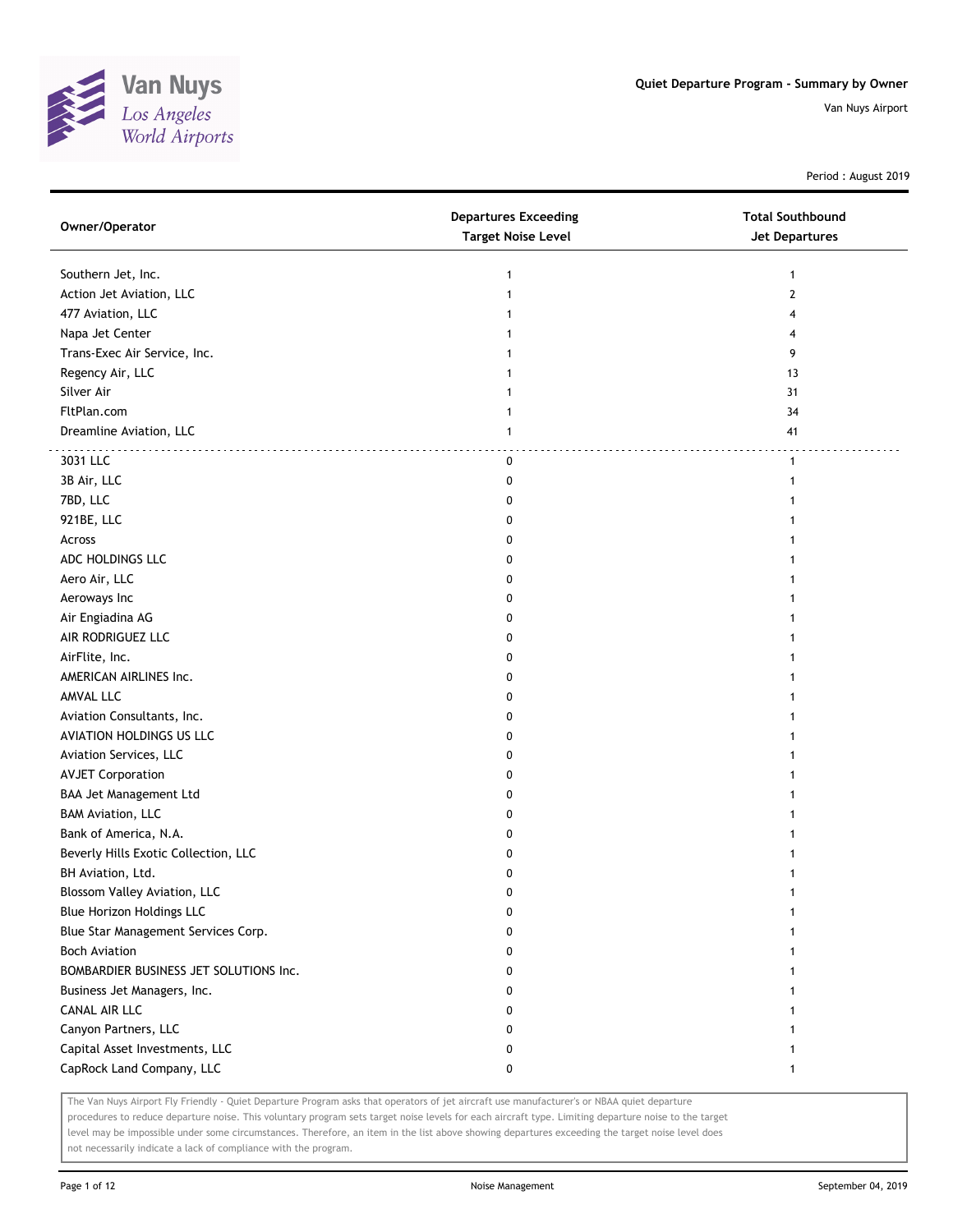

Period : August 2019

| Owner/Operator                             | <b>Departures Exceeding</b><br><b>Target Noise Level</b> | <b>Total Southbound</b><br>Jet Departures |
|--------------------------------------------|----------------------------------------------------------|-------------------------------------------|
| <b>Central Management Services</b>         | 0                                                        | 1                                         |
| Channel Island Aviation, Inc.              | 0                                                        |                                           |
| Charlotte Pipe & Foundry Company           | 0                                                        |                                           |
| Charter One, Inc.                          | 0                                                        |                                           |
| <b>CIRRUS DESIGN CORP</b>                  | 0                                                        |                                           |
| CJ3SP, LLC                                 | 0                                                        |                                           |
| Clearwater Fine Foods, Inc.                | 0                                                        |                                           |
| Cohen Aviation Leasing, LLC                | 0                                                        |                                           |
| Colony LeaseCo, LLC                        | 0                                                        | 1                                         |
| Conyan Aviation Inc                        | 0                                                        |                                           |
| COPPER ROSE LLC                            | 0                                                        |                                           |
| Corporate Eagle Management Services, Inc.  | 0                                                        |                                           |
| Corporate Flight International             | 0                                                        |                                           |
| Craig Air, LLC                             | 0                                                        |                                           |
| <b>Cruiser Aircraft Financial Services</b> | 0                                                        |                                           |
| Custom Jet Charters, LLC                   | 0                                                        |                                           |
| CWM Aviation, LLC                          | 0                                                        |                                           |
| DD251, LLC                                 | 0                                                        |                                           |
| DELTA AIR LINES Inc.                       | 0                                                        | 1                                         |
| DELWARE TRUST CO TRUSTEE                   | 0                                                        |                                           |
| Disney Aviation Group                      | 0                                                        |                                           |
| Dole Foods Flight Operations, Inc.         | 0                                                        |                                           |
| DOLPHIN CAPITAL HOLDINGS INC               | 0                                                        |                                           |
| Dorato Jets, LLC                           | 0                                                        |                                           |
| DSC Leasing, LLC                           | 0                                                        |                                           |
| DT Equipment Leasing, LLC                  | 0                                                        |                                           |
| Edgewood Properties, Inc.                  | 0                                                        |                                           |
| Emanon Aviation, Inc.                      | 0                                                        |                                           |
| Energia Creadora, SA de CV                 | 0                                                        |                                           |
| <b>EUROWINGS Luftverkehrs AG</b>           | 0                                                        |                                           |
| ExecuJet Middle East Co., LLC              | 0                                                        |                                           |
| F-4 LLC                                    | 0                                                        |                                           |
| Falcon 50, LLC                             | 0                                                        |                                           |
| Falcon Aviation Ltd., Co.                  | 0                                                        |                                           |
| FAV Tailwind, LLC                          | 0                                                        |                                           |
| FE 5186 LLC                                | 0                                                        |                                           |
| <b>FE 5608 LLC</b>                         | 0                                                        |                                           |
| FELTON HOLDINGS2 LLC                       | 0                                                        |                                           |
| FirstFlight                                | 0                                                        | 1                                         |
| Fleet Unlimited, Inc.                      | 0                                                        | 1                                         |
| Franklin-Templeton Travel, Inc.            | 0                                                        | $\mathbf{1}$                              |

The Van Nuys Airport Fly Friendly - Quiet Departure Program asks that operators of jet aircraft use manufacturer's or NBAA quiet departure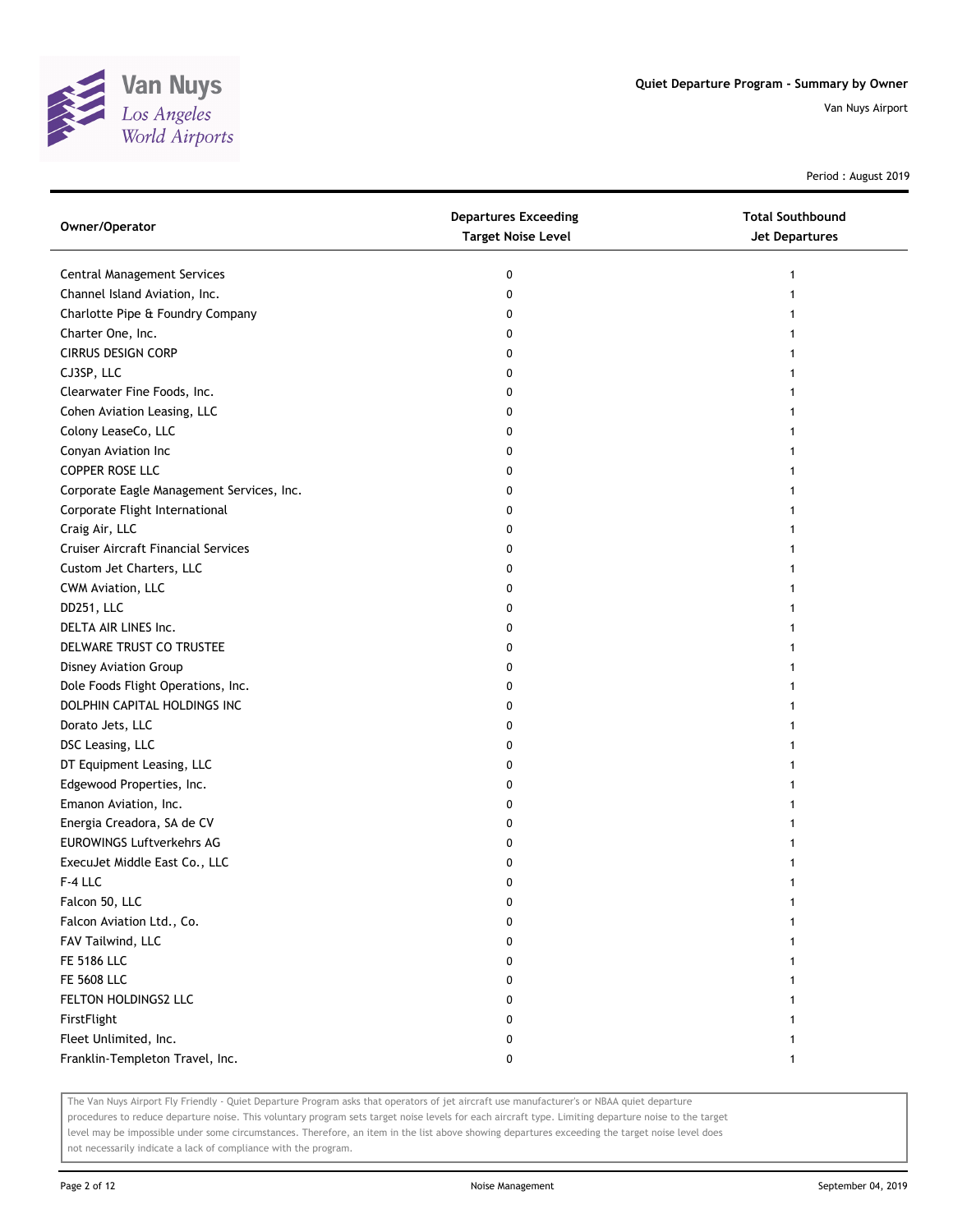

Period : August 2019

| Owner/Operator                            | <b>Departures Exceeding</b><br><b>Target Noise Level</b> | <b>Total Southbound</b><br><b>Jet Departures</b> |
|-------------------------------------------|----------------------------------------------------------|--------------------------------------------------|
| Friar 20, LLC                             | 0                                                        |                                                  |
| Friedkin Aviation, Inc.                   | 0                                                        |                                                  |
| <b>FURTHER LLC</b>                        | 0                                                        |                                                  |
| Gainjet Ireland                           | 0                                                        |                                                  |
| <b>Gama Aviation LLC</b>                  | 0                                                        |                                                  |
| Global Air Charters, Inc.                 | 0                                                        |                                                  |
| Global Jetcare, Inc.                      | 0                                                        |                                                  |
| Goshen Air Center, Inc.                   | 0                                                        |                                                  |
| Grande Aviation, LLC                      | 0                                                        |                                                  |
| Gray & Company, Inc.                      | 0                                                        |                                                  |
| GSD Logistics, LLC                        | 0                                                        |                                                  |
| Haas Automation, Inc.                     | 0                                                        |                                                  |
| Harth Trading Establishment               | 0                                                        |                                                  |
| HELISERVICIO CAMPECHE S.A. de C.V.        | 0                                                        |                                                  |
| Herjavec Group                            | 0                                                        |                                                  |
| High Performance Aircraft, Inc.           | 0                                                        |                                                  |
| HIM Holdings, Inc.                        | 0                                                        |                                                  |
| Hollister Aviation, LLC                   | 0                                                        |                                                  |
| IMT Holdings Management Company, LLC      | 0                                                        |                                                  |
| Independent Cuss LLC                      | 0                                                        |                                                  |
| International Jet Aviation Services       | 0                                                        |                                                  |
| International Jet Aviation Services, Inc. | 0                                                        |                                                  |
| Irish Air, LLC                            | 0                                                        |                                                  |
| J.W. Childs Associates, LP                | 0                                                        |                                                  |
| JAL                                       | 0                                                        |                                                  |
| JCL AVIATION LLC                          | 0                                                        |                                                  |
| JDM ECLIPSE LLC                           | 0                                                        |                                                  |
| JEFFERSON COUNTY SHERIFFS OFFICE          | 0                                                        |                                                  |
| Jet Access Aviation, LLC                  | 0                                                        |                                                  |
| Jet Aviation Burbank                      | 0                                                        |                                                  |
| Jet Aviation Business Jets                | 0                                                        |                                                  |
| Jet Linx Aviation LLC                     | 0                                                        |                                                  |
| Jet Ready                                 | 0                                                        |                                                  |
| Jet Set Aircraft, Inc.                    | 0                                                        |                                                  |
| Jetran, LLC                               | 0                                                        |                                                  |
| JetReady                                  | 0                                                        |                                                  |
| JetSelect Aviation, LLC                   | 0                                                        |                                                  |
| Jetsmart Inc                              | 0                                                        |                                                  |
| Jet-Ten.com, LLC                          | 0                                                        |                                                  |
| JLM Jet 1, LLC                            | 0                                                        |                                                  |
| JTA CONSULTING LLC                        | 0                                                        | 1                                                |

The Van Nuys Airport Fly Friendly - Quiet Departure Program asks that operators of jet aircraft use manufacturer's or NBAA quiet departure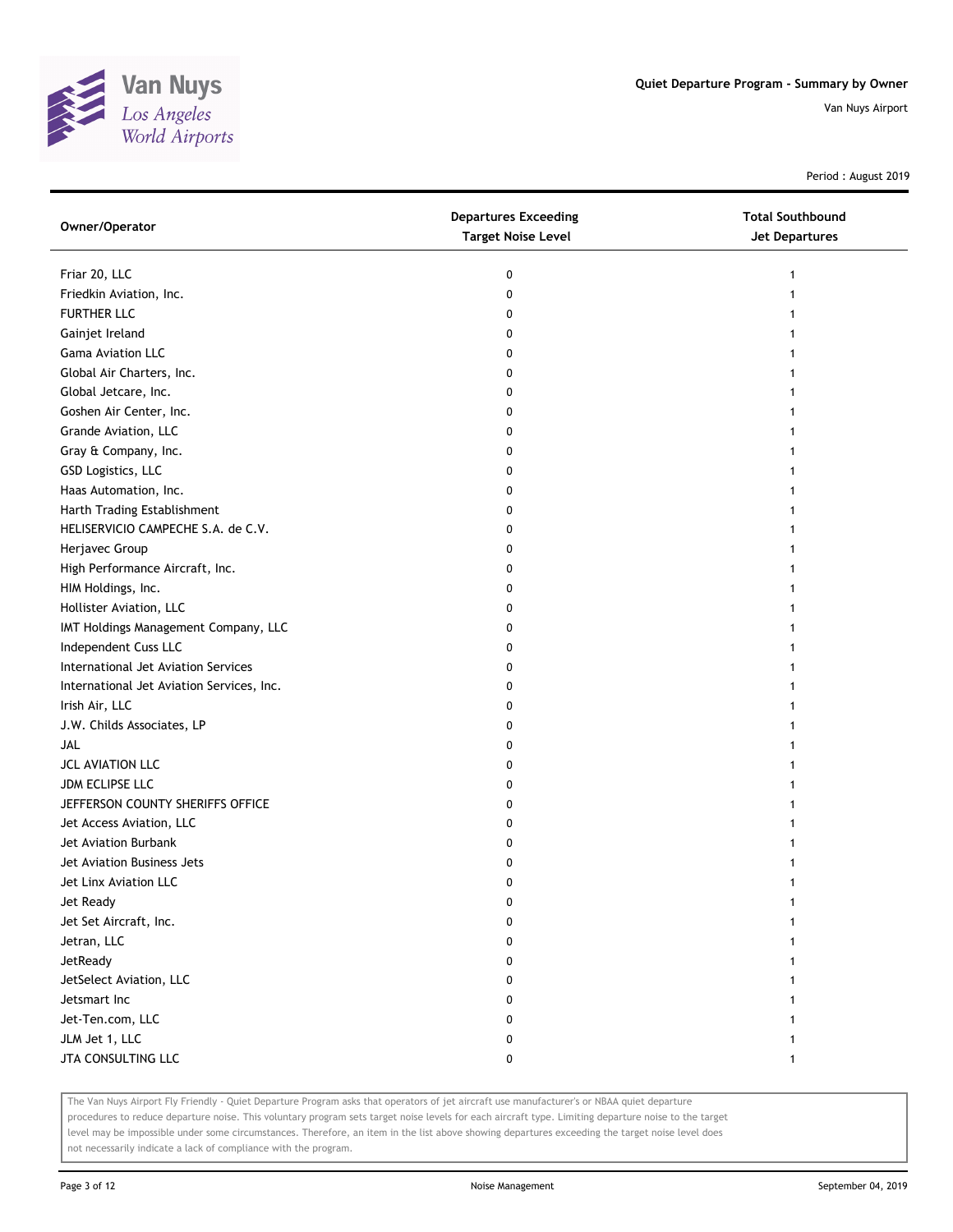

Period : August 2019

| Owner/Operator                   | <b>Departures Exceeding</b><br><b>Target Noise Level</b> | <b>Total Southbound</b><br><b>Jet Departures</b> |
|----------------------------------|----------------------------------------------------------|--------------------------------------------------|
| JULIETTE LIMA BRAVO LLC          | 0                                                        | 1                                                |
| <b>KACALP Flight Operations</b>  | 0                                                        |                                                  |
| Kalitta Air                      | 0                                                        |                                                  |
| Ken Mayer Aviation, LLC          | 0                                                        |                                                  |
| Kid Ina Korner 2, LLC            | 0                                                        |                                                  |
| Kimbal Logistics, LLC            | 0                                                        |                                                  |
| KRESS ENTERPRISES INC            | 0                                                        |                                                  |
| KUTUMIAN SOLAR INC               | 0                                                        |                                                  |
| KW770, LLC                       | 0                                                        |                                                  |
| LAFAYETTE TRANSIT LLC            | 0                                                        |                                                  |
| LANE AVIATION LLC                | 0                                                        |                                                  |
| LCB Air, LLC                     | 0                                                        |                                                  |
| Learjet Inc.                     | 0                                                        |                                                  |
| Lewis Aviation, LLC              | 0                                                        |                                                  |
| LEXINGTON AIR SERVICES LLC       | 0                                                        |                                                  |
| LFG Services Pty, Ltd.           | 0                                                        |                                                  |
| LMG Aviation, LLC                | 0                                                        |                                                  |
| London Executive Aviation        | 0                                                        |                                                  |
| Luft Aviation Charter, Pty. Ltd. | 0                                                        |                                                  |
| Luxaviation Belgium              | 0                                                        |                                                  |
| Macair, Inc.                     | 0                                                        |                                                  |
| Mach One Air Charters, Inc.      | 0                                                        |                                                  |
| Marotta Controls, Inc.           | 0                                                        |                                                  |
| Marquis Jet Partners Inc         | 0                                                        |                                                  |
| MARVIN LEASING LLC               | 0                                                        | 1                                                |
| McDougal, Sheryl                 | 0                                                        |                                                  |
| MED AIR LLC                      | 0                                                        |                                                  |
| Med-Stop, Inc.                   | 0                                                        |                                                  |
| Meridian Air Charter             | 0                                                        |                                                  |
| Mill Creek Aviation, LLC         | 0                                                        |                                                  |
| Million Air - Dallas             | 0                                                        |                                                  |
| Moelis & Company Manager, LLC    | 0                                                        |                                                  |
| Moser Aviation, LLC              | 0                                                        |                                                  |
| <b>MP Aviation LLC</b>           | 0                                                        |                                                  |
| N400XC Leasing, LLC              | 0                                                        |                                                  |
| National Pacific Fund, Inc.      | 0                                                        |                                                  |
| NCI Group, Inc.                  | 0                                                        |                                                  |
| NetJets Europe, Ltd.             | 0                                                        |                                                  |
| NicholasAir                      | 0                                                        |                                                  |
| NIROS AVIATION INC               | 0                                                        |                                                  |
| Non Stop Aviation, Inc.          | 0                                                        |                                                  |

The Van Nuys Airport Fly Friendly - Quiet Departure Program asks that operators of jet aircraft use manufacturer's or NBAA quiet departure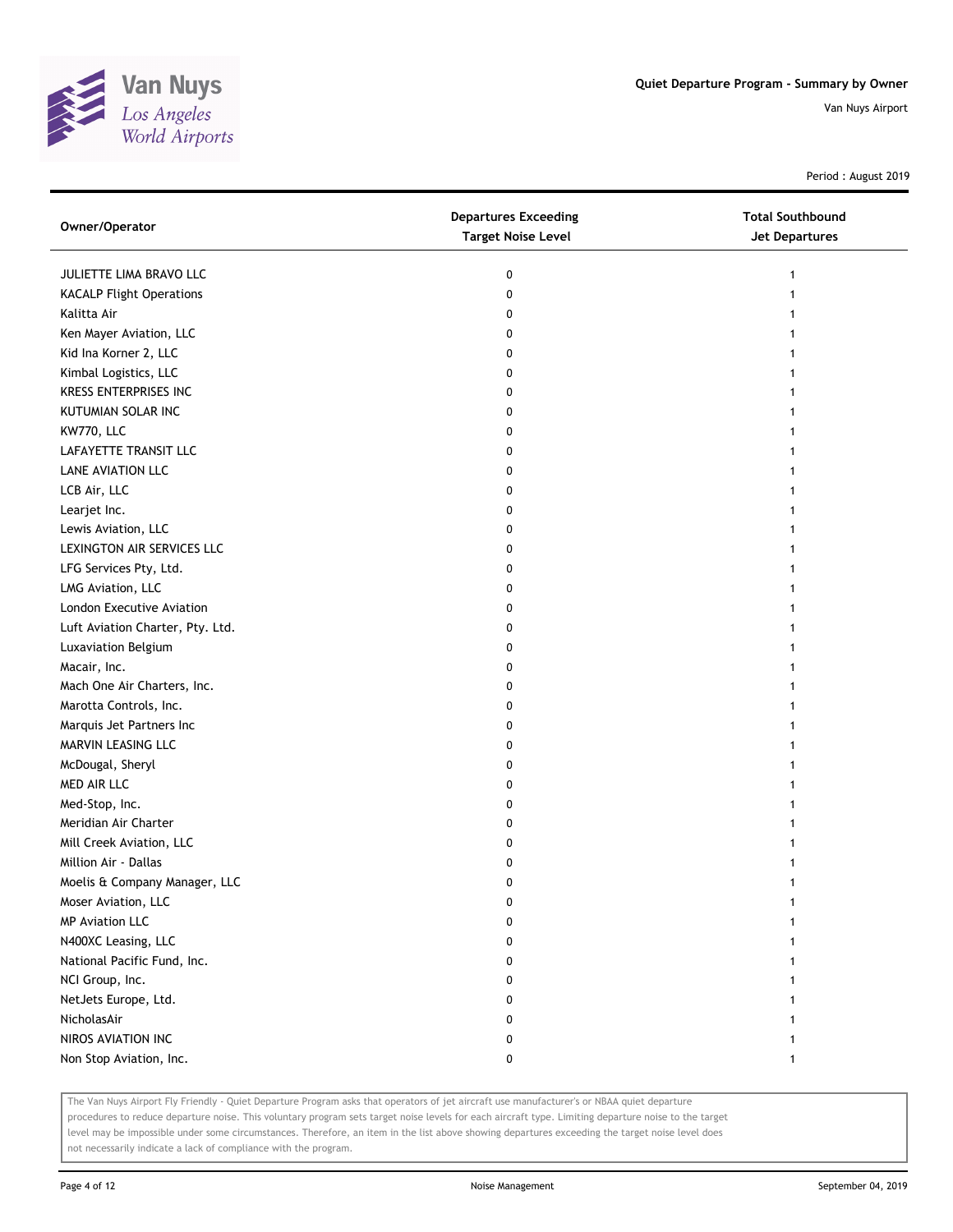

Period : August 2019

| Owner/Operator                       | <b>Departures Exceeding</b><br><b>Target Noise Level</b> | <b>Total Southbound</b><br><b>Jet Departures</b> |
|--------------------------------------|----------------------------------------------------------|--------------------------------------------------|
| Nordic Aviation Capital              | 0                                                        |                                                  |
| NORTH WHEELER O                      | 0                                                        |                                                  |
| Northern Illinois Flight Center Inc  | 0                                                        |                                                  |
| NORTHERN JET MANAGEMENT INC          | 0                                                        |                                                  |
| Odysseus, LLC                        | 0                                                        |                                                  |
| Oriole Capital, LLC                  | 0                                                        |                                                  |
| OTW Aviation, LLC                    | 0                                                        |                                                  |
| Paloma & Joan, LLC                   | 0                                                        |                                                  |
| Paradigm Helicopters, LLC            | 0                                                        |                                                  |
| Paragon Executive Charter            | 0                                                        |                                                  |
| Paramount Pictures Corporation       | 0                                                        |                                                  |
| Peekey Lumbus, LLC                   | 0                                                        |                                                  |
| Penske Jet Inc                       | 0                                                        |                                                  |
| PHILLIPS AND JORDAN INC              | 0                                                        |                                                  |
| PILATUS BUSINESS AIRCRAFT LTD        | 0                                                        |                                                  |
| Pillar Income Asset Management, Inc. | 0                                                        |                                                  |
| Pilmico Foods Corporation            | 0                                                        |                                                  |
| Pinnacle Aviation Inc                | 0                                                        |                                                  |
| Planet Nine Private Air, LLC         | 0                                                        |                                                  |
| <b>Presidential Aviation</b>         | 0                                                        |                                                  |
| <b>Priester Aviation</b>             | 0                                                        |                                                  |
| Priester Aviation, LLC               | 0                                                        |                                                  |
| <b>Qatar Executive</b>               | 0                                                        |                                                  |
| Rainbow Aviation, Ltd.               | 0                                                        |                                                  |
| Rancho Pacific Holdings, LLC         | 0                                                        |                                                  |
| RANDOLPH AVIATION LLC                | 0                                                        |                                                  |
| Raynemen, LLC                        | 0                                                        |                                                  |
| Red Light Management                 | 0                                                        |                                                  |
| Riava Investments, LLC               | 0                                                        |                                                  |
| <b>Richmor Aviation</b>              | 0                                                        |                                                  |
| Royal Air Freight                    | 0                                                        |                                                  |
| RPS Holdings, Inc.                   | 0                                                        |                                                  |
| RSH Consulting, LLC                  | 0                                                        |                                                  |
| Sage Air, LLC                        | 0                                                        |                                                  |
| Sauvage Nevada, LLC                  | 0                                                        |                                                  |
| SC AVIATION INC                      | 0                                                        |                                                  |
| SCB Falcon, LLC                      | 0                                                        |                                                  |
| Seagull Aircraft                     | 0                                                        |                                                  |
| Senterra Real Estate Group, LLC      | 0                                                        | 1                                                |
| Sentient Jet                         | 0                                                        | 1                                                |
| SEVASTOPOL-AVIA Ltd                  | 0                                                        | $\mathbf{1}$                                     |

The Van Nuys Airport Fly Friendly - Quiet Departure Program asks that operators of jet aircraft use manufacturer's or NBAA quiet departure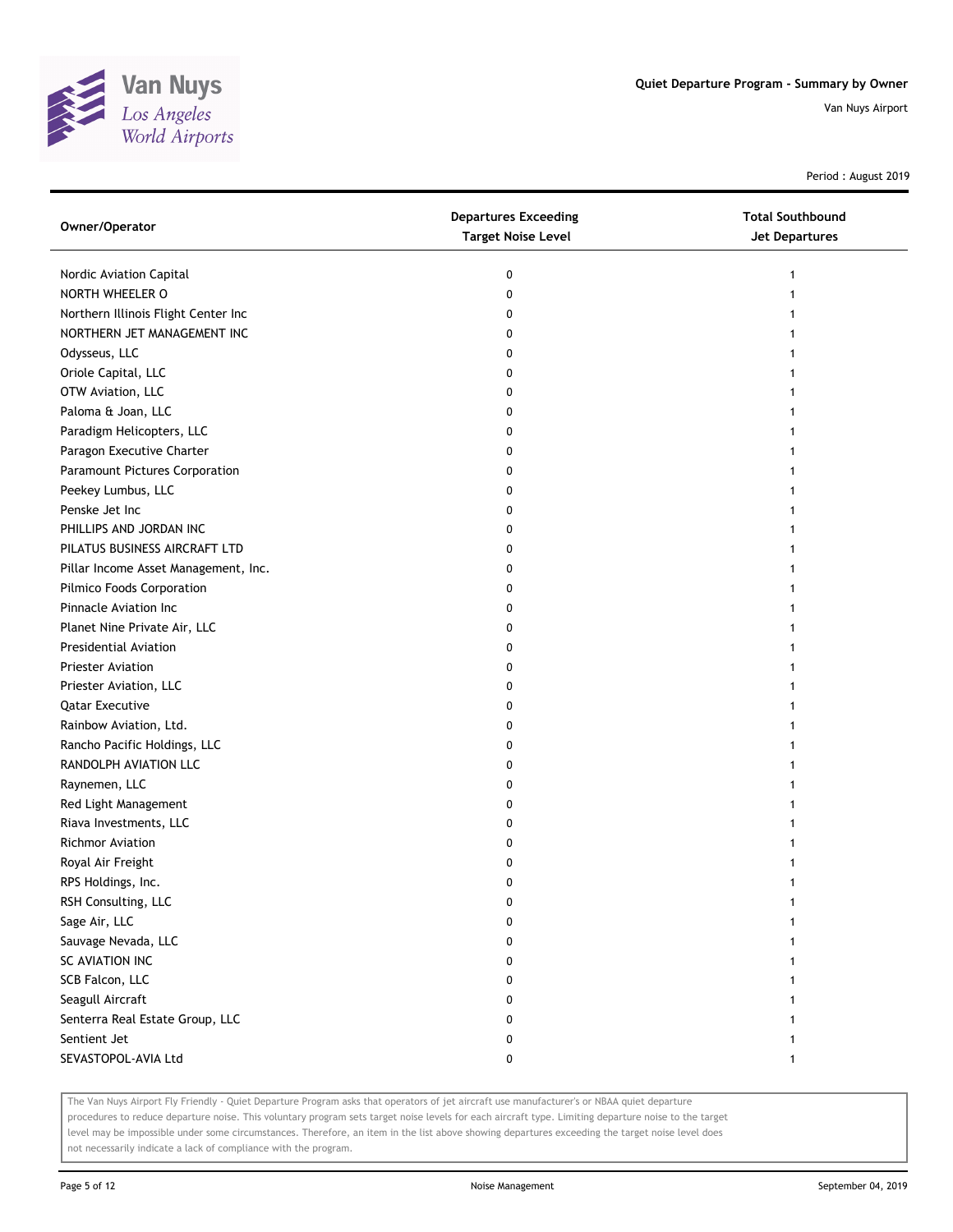

Period : August 2019

| Owner/Operator                        | <b>Departures Exceeding</b><br><b>Target Noise Level</b> | <b>Total Southbound</b><br>Jet Departures |
|---------------------------------------|----------------------------------------------------------|-------------------------------------------|
| Short Hills Aviation                  | 0                                                        |                                           |
| Silicon Valley Express, Inc.          | 0                                                        |                                           |
| SIMON WILLIAM SCOTT                   | 0                                                        |                                           |
| Sino Jet Management, Ltd.             | 0                                                        |                                           |
| Skybird Aviation                      | 0                                                        |                                           |
| Skyservice Business Aviation          | 0                                                        |                                           |
| SkyWest Airlines USA                  | 0                                                        |                                           |
| South Aviation, Inc.                  | 0                                                        |                                           |
| SOUTHERN LIVE OAK LLC                 | 0                                                        |                                           |
| Southwest Airlines                    | 0                                                        |                                           |
| SP Aviation, Inc.                     | 0                                                        |                                           |
| Space Exploration Technologies, Corp. | 0                                                        |                                           |
| Studio Wings, Inc.                    | 0                                                        |                                           |
| Talon Air Inc                         | 0                                                        |                                           |
| TDC MANAGEMENT LLC                    | 0                                                        |                                           |
| Teton Aviation, LLC                   | 0                                                        |                                           |
| <b>TEXTRON FINANCIAL CORP</b>         | 0                                                        |                                           |
| TFK Aviation, Inc.                    | 0                                                        |                                           |
| The Dilweg Companies, LLC             | 0                                                        |                                           |
| The Heavener Company Leasing, LLC     | 0                                                        |                                           |
| The Wolff Company                     | 0                                                        |                                           |
| Threshold Technologies, Inc.          | 0                                                        |                                           |
| Tierra Dulce, LLC                     | 0                                                        |                                           |
| TPG Capital, LP                       | 0                                                        |                                           |
| Tradewinds Flight Services, LLC       | 0                                                        |                                           |
| True Aviation Charter Services, LLC   | 0                                                        |                                           |
| True Aviation, Inc.                   | 0                                                        |                                           |
| <b>TVPX</b>                           | 0                                                        |                                           |
| Tweety Bird, LLC                      | 0                                                        |                                           |
| United Medical Devices, LLC           | 0                                                        |                                           |
| Valor Aviation, LLC                   | 0                                                        |                                           |
| Venucott Management, LLC              | 0                                                        |                                           |
| Viking Travel Services Limited        | 0                                                        |                                           |
| Wal-Mart Stores Inc                   | 0                                                        |                                           |
| <b>Washington Corporations</b>        | 0                                                        |                                           |
| Wells Fargo Equipment Finance Inc     | 0                                                        |                                           |
| West Air (USA)                        | 0                                                        |                                           |
| <b>Westair Corporation</b>            | 0                                                        |                                           |
| Western Precooling Systems            | 0                                                        |                                           |
| Westfield Aviation, Inc. Pty. Ltd.    | 0                                                        |                                           |
| Westman Development, LLC              | 0                                                        |                                           |

The Van Nuys Airport Fly Friendly - Quiet Departure Program asks that operators of jet aircraft use manufacturer's or NBAA quiet departure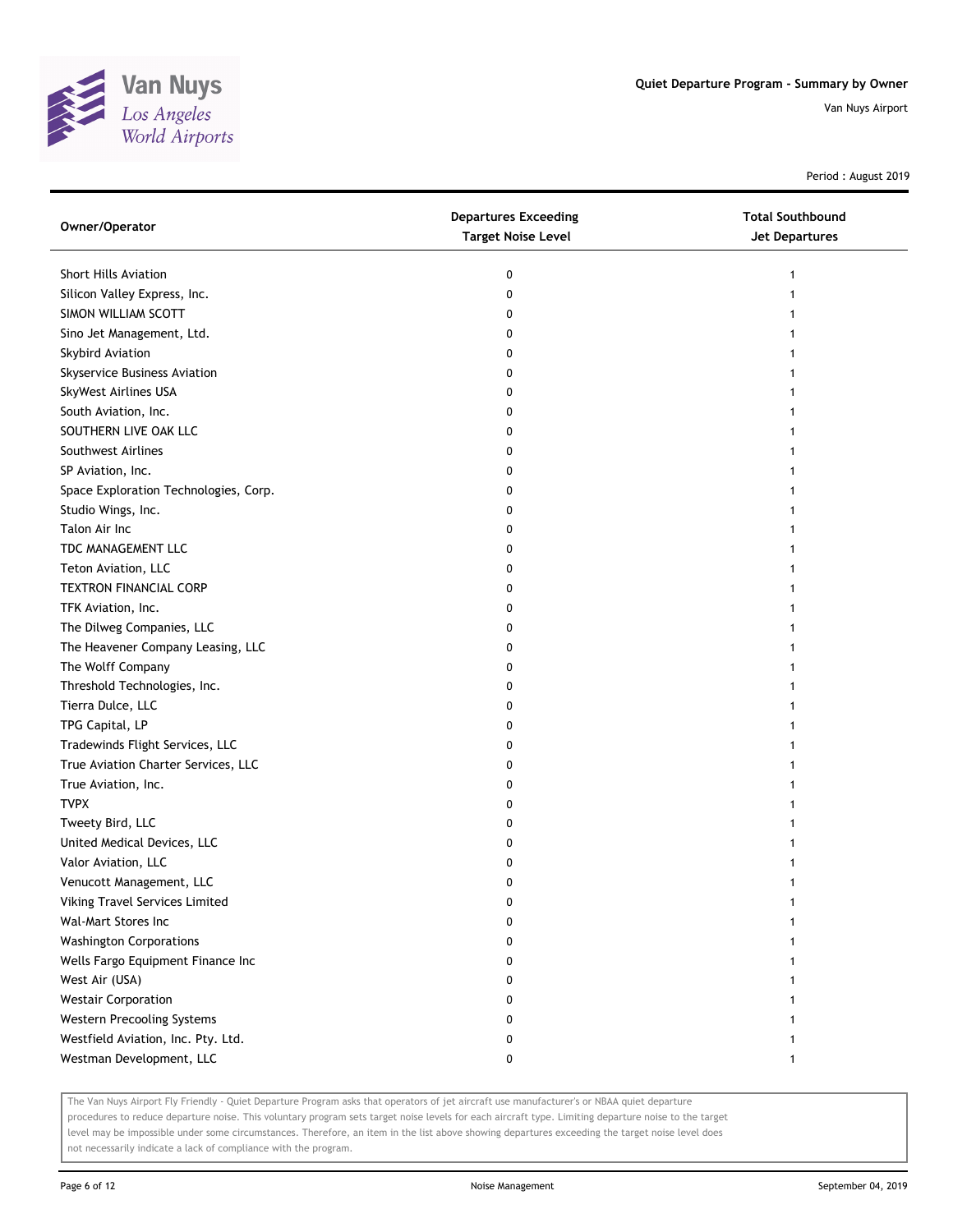

Period : August 2019

| Owner/Operator                         | <b>Departures Exceeding</b><br><b>Target Noise Level</b> | <b>Total Southbound</b><br><b>Jet Departures</b> |
|----------------------------------------|----------------------------------------------------------|--------------------------------------------------|
| Whirlpool Business Travel Department   | 0                                                        | 1                                                |
| White Pint Two, LLC                    | 0                                                        | 1                                                |
| Williams Communities, LLC              | 0                                                        |                                                  |
| Wing Aviation Charter Services, LLC    | 0                                                        |                                                  |
| <b>WUMAC INC</b>                       | 0                                                        | 1                                                |
| Wyoming Green Corporation              | 0                                                        | 1                                                |
| X-AVIATION LLC                         | 0                                                        | 1                                                |
| XOJET Inc                              | 0                                                        | 1                                                |
| 900EX, LLC                             | 0                                                        | $\overline{2}$                                   |
| AbbVie US, LLC                         | 0                                                        | $\overline{2}$                                   |
| ACI Jet                                | 0                                                        | 2                                                |
| Air Charter Express Inc.               | 0                                                        | 2                                                |
| Air Finance Corporation                | 0                                                        | 2                                                |
| Aircraft Evaluation & Management, Inc. | 0                                                        | $\overline{2}$                                   |
| Alpha Bravo Aviation, LLC              | 0                                                        | 2                                                |
| Andrew Bettis Aviation                 | 0                                                        | 2                                                |
| A-Ron Resources, LLC                   | 0                                                        | 2                                                |
| <b>Aviation Link Company</b>           | 0                                                        | $\overline{2}$                                   |
| Awaiting Documentation                 | 0                                                        | $\overline{2}$                                   |
| <b>BNB LLC</b>                         | 0                                                        | $\overline{2}$                                   |
| BROWN PAPER AIRPLANES LLC              | 0                                                        | 2                                                |
| CENTENNIAL FLIGHT CENTRE Ltd           | 0                                                        | 2                                                |
| CH Management Services, LLC            | 0                                                        | 2                                                |
| Citation Air, LLC                      | 0                                                        | $\overline{2}$                                   |
| CTP Aviation, LLC                      | 0                                                        | 2                                                |
| Elite Air, Inc.                        | 0                                                        | 2                                                |
| Ernie Ball, Inc.                       | 0                                                        | 2                                                |
| Exclusive Jets, LLC                    | 0                                                        | 2                                                |
| Executive Airlines, SL                 | 0                                                        | $\overline{2}$                                   |
| Fair Wind Air Charter                  | 0                                                        | $\overline{2}$                                   |
| FISHER EDWARD C                        | 0                                                        | $\overline{2}$                                   |
| Flexjet LLC                            | 0                                                        | $\overline{2}$                                   |
| Flexjet, LLC                           | 0                                                        | 2                                                |
| Flying Cats Air, LLC                   | 0                                                        | $\overline{2}$                                   |
| <b>GAMMA2 INC</b>                      | 0                                                        | $\overline{2}$                                   |
| <b>GARRIOTT ROBERT</b>                 | 0                                                        | 2                                                |
| GNLD International, LLC                | 0                                                        | 2                                                |
| <b>Grossman Company Properties</b>     | 0                                                        | $\mathbf{2}$                                     |
| Int'l Union of Operating Engineers     | 0                                                        | $\overline{2}$                                   |
| Irongate Air, LLC                      | 0                                                        | $\overline{2}$                                   |
| JDR Management, LLC                    | 0                                                        | $\overline{2}$                                   |

The Van Nuys Airport Fly Friendly - Quiet Departure Program asks that operators of jet aircraft use manufacturer's or NBAA quiet departure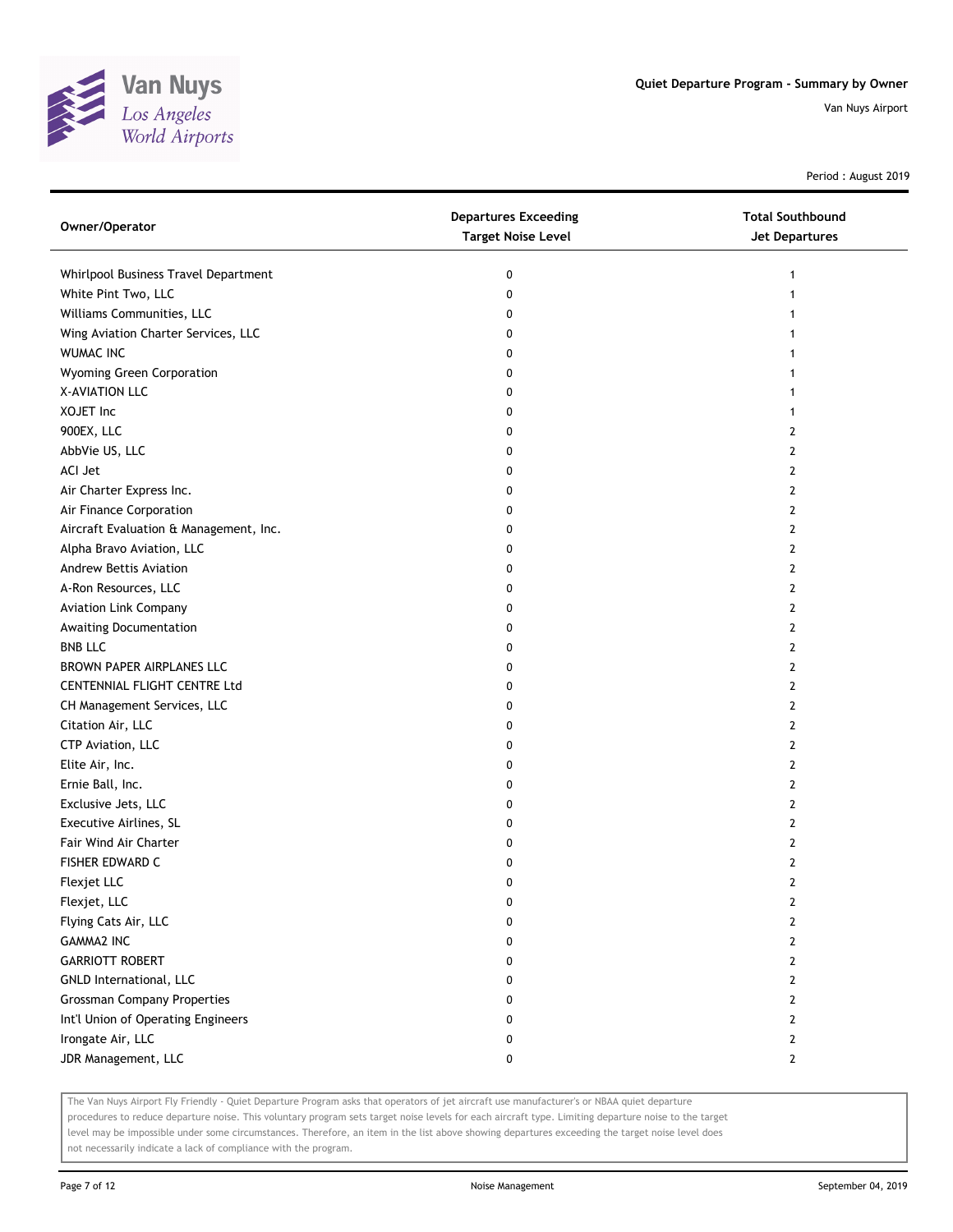

Period : August 2019

| Owner/Operator                           | <b>Departures Exceeding</b><br><b>Target Noise Level</b> | <b>Total Southbound</b><br>Jet Departures |
|------------------------------------------|----------------------------------------------------------|-------------------------------------------|
| JETBLUE AIRWAYS Corp.                    | 0                                                        | $\mathbf{2}$                              |
| Key Air, LLC                             | 0                                                        | $\overline{2}$                            |
| KP Aviation Management, LLC              | 0                                                        | 2                                         |
| Landmark Aviation                        | 0                                                        | 2                                         |
| LOGISTIC AIR Inc.                        | 0                                                        | 2                                         |
| Luna Entertainment, Inc                  | 0                                                        | 2                                         |
| M & N Aviation                           | 0                                                        | 2                                         |
| Malibu Consulting, Ltd.                  | 0                                                        | 2                                         |
| Mansfield Heliflight Inc                 | 0                                                        | 2                                         |
| McLeod Properties Fontana, LLC           | 0                                                        | 2                                         |
| Merle Norman Cosmetics, Inc.             | 0                                                        | 2                                         |
| MidAmerica Jet                           | 0                                                        | 2                                         |
| Mike Post Productions, Inc.              | 0                                                        | 2                                         |
| MORE AIRTIME LLC                         | 0                                                        | 2                                         |
| N2T, Inc.                                | 0                                                        | 2                                         |
| N36MU, LLC                               | 0                                                        | 2                                         |
| NantWorks, LLC                           | 0                                                        | 2                                         |
| NETJETS SALES INC                        | 0                                                        | 2                                         |
| NetJets, Inc.                            | 0                                                        | 2                                         |
| <b>NVJETS</b>                            | 0                                                        | 2                                         |
| PHILLIPS/BPX SHARED SERVICES AVIATION    | 0                                                        | 2                                         |
| Pinnacle Aviation, Inc.                  | 0                                                        | 2                                         |
| Pittco Aviation, Inc.                    | 0                                                        | 2                                         |
| PMC Global, Inc.                         | 0                                                        | 2                                         |
| Polar Bear Express, LLC                  | 0                                                        | 2                                         |
| RAYMOND & ASSOCIATES LLC                 | 0                                                        | 2                                         |
| REPUBLIC AIRLINES                        | 0                                                        | 2                                         |
| RJS Development Corp.                    | 0                                                        | 2                                         |
| ROSE ISLE AVIATION LLC                   | 0                                                        | 2                                         |
| SAFE FLIGHT INSTRUMENT CORP              | 0                                                        | 2                                         |
| Sands Aviation, LLC                      | 0                                                        | 2                                         |
| SC Aviation, Inc                         | 0                                                        | $\overline{2}$                            |
| SC Aviation, Inc.                        | 0                                                        | 2                                         |
| Scott, D. Gregory                        | 0                                                        | 2                                         |
| SEJ Air, LLC                             | 0                                                        | 2                                         |
| SIEBEL JAMES A                           | 0                                                        | 2                                         |
| Southwest Aircraft Charter, LC           | 0                                                        | 2                                         |
| STK Air, LLC                             | 0                                                        | 2                                         |
| Superior Air Charter, LLC                | 0                                                        | 2                                         |
| Superior Transportation Associates, Inc. | 0                                                        | 2                                         |
| SWIFT AIR LLC                            | 0                                                        | $\mathbf{2}$                              |

The Van Nuys Airport Fly Friendly - Quiet Departure Program asks that operators of jet aircraft use manufacturer's or NBAA quiet departure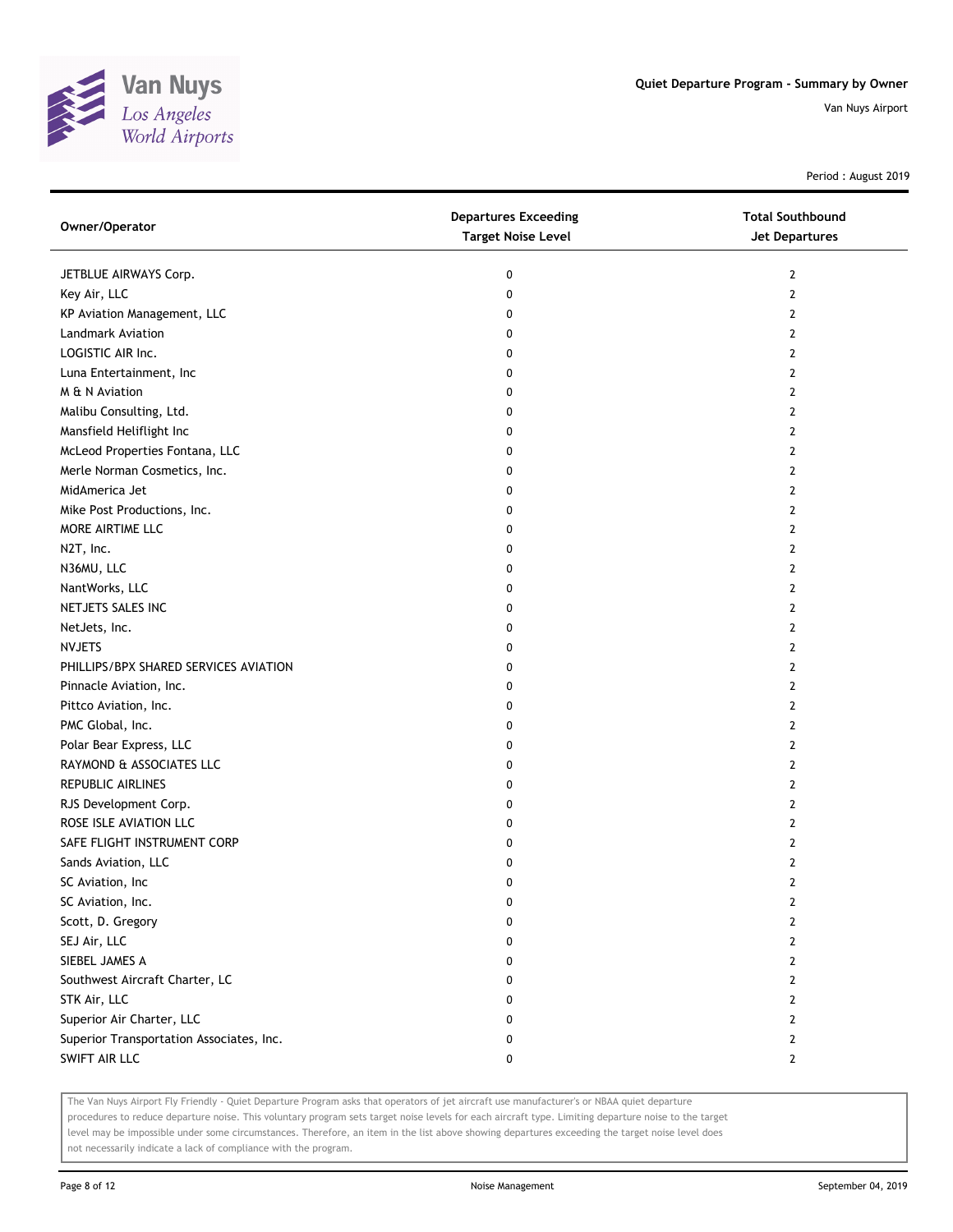

Period : August 2019

| Owner/Operator                      | <b>Departures Exceeding</b><br><b>Target Noise Level</b> | <b>Total Southbound</b><br><b>Jet Departures</b> |
|-------------------------------------|----------------------------------------------------------|--------------------------------------------------|
| Tango Air, Inc.                     | 0                                                        | $\mathbf{2}$                                     |
| The Jet Business                    | 0                                                        | $\mathbf{2}$                                     |
| The Powell Group LLC                | 0                                                        | $\overline{2}$                                   |
| Three Eighteen Three Hundred, LLC   | 0                                                        | 2                                                |
| Timbervest Holdings, LLC            | 0                                                        | $\overline{2}$                                   |
| TTX Holdings, LLC                   | 0                                                        | $\mathbf{2}$                                     |
| U.S. Bank Equipment Finance         | 0                                                        | 2                                                |
| UNITED AIRLINES Inc.                | 0                                                        | $\overline{2}$                                   |
| Vela Flight, LLC                    | 0                                                        | $\mathbf{2}$                                     |
| Windsor Jet Management              | 0                                                        | $\mathbf{2}$                                     |
| Air Lease Corporation               | 0                                                        | 3                                                |
| AIR WISCONSIN AIRLINES Corp.        | 0                                                        | 3                                                |
| <b>AOSky Corporation</b>            | 0                                                        | 3                                                |
| Avalon Capital Group, LLC           | 0                                                        | 3                                                |
| Aviation Consultants of Aspen, Inc. | 0                                                        | 3                                                |
| AZ Charters, LLC                    | 0                                                        | 3                                                |
| <b>Biscuit Aviation, LLC</b>        | 0                                                        | 3                                                |
| CI Jets                             | 0                                                        | 3                                                |
| Cove Aviation Partners, LLC         | 0                                                        | 3                                                |
| Culbertson Aviation, LLC            | 0                                                        | 3                                                |
| <b>Executive Flight Services</b>    | 0                                                        | 3                                                |
| FLEXJET LLC                         | 0                                                        | 3                                                |
| GENERAL MILLS SALES INC             | 0                                                        | 3                                                |
| Generation Jets, LLC                | 0                                                        | 3                                                |
| HGA, LLC                            | 0                                                        | 3                                                |
| Icebox Express, LLC                 | 0                                                        | 3                                                |
| Justice Air, Inc.                   | 0                                                        | 3                                                |
| Majestic Equipment Services, LLC    | 0                                                        | 3                                                |
| N2 AVIATION LLC                     | 0                                                        | 3                                                |
| NCP FREEDOM LLC                     | 0                                                        | 3                                                |
| PDKAA 250 HM Partners, LLC          | 0                                                        | 3                                                |
| Platinum Equity, LLC                | 0                                                        | 3                                                |
| Scottsdale Hangar One, LLC          | 0                                                        | 3                                                |
| Summit Aviation, Inc                | 0                                                        | 3                                                |
| Terra Dulce, LLC                    | 0                                                        | 3                                                |
| Texas Jacobson Aviation, Inc.       | 0                                                        | 3                                                |
| TVPX ARS INC TRUSTEE                | 0                                                        | 3                                                |
| 2514, LLC                           | 0                                                        | 4                                                |
| Century Jets                        | 0                                                        | 4                                                |
| Chartright Air, Inc.                | 0                                                        | 4                                                |
| Club Jet                            | 0                                                        | 4                                                |

The Van Nuys Airport Fly Friendly - Quiet Departure Program asks that operators of jet aircraft use manufacturer's or NBAA quiet departure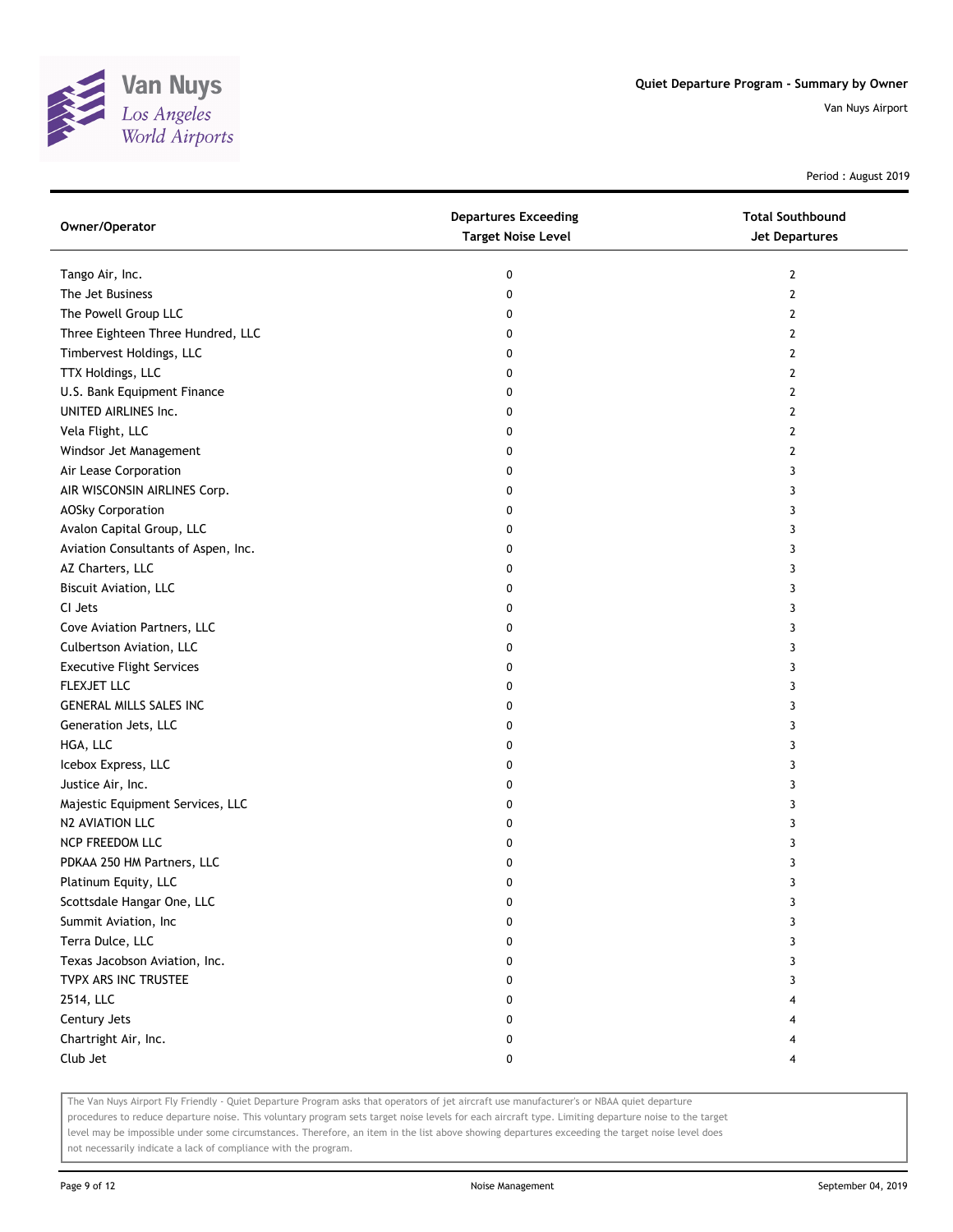

Period : August 2019

| G1307 LLC<br>0<br>4<br>Gama Aviation Signature Aircraft Management<br>0<br>4 |  |
|------------------------------------------------------------------------------|--|
|                                                                              |  |
|                                                                              |  |
| Gama Charters, Inc.<br>0<br>4                                                |  |
| Golden State Jet, LLC<br>0<br>4                                              |  |
| GREEN LONGHORN AIR LLC<br>0<br>4                                             |  |
| Jet Linx Aviation, LLC<br>0<br>4                                             |  |
| <b>NV510 LLC</b><br>0<br>4                                                   |  |
| Paragon Transport Management, LLC<br>0<br>4                                  |  |
| <b>Piedmont Airlines</b><br>0<br>4                                           |  |
| TriPacific Managers, Inc.<br>0<br>4                                          |  |
| TVPX AIRCRAFT SOLUTIONS INC TRUSTEE<br>0<br>4                                |  |
| <b>TVPX Aircraft Solutions Inc. Trustee</b><br>0<br>4                        |  |
| <b>BANK OF UTAH TRUSTEE</b><br>0<br>5                                        |  |
| DB Aviation Holdings, LLC<br>0<br>5                                          |  |
| ExcelAire Service, Inc.<br>0<br>5                                            |  |
| <b>Gulfstream Aerospace Corporation</b><br>0<br>5                            |  |
| Las Vegas Jet, LLC<br>5<br>0                                                 |  |
| Leonard Green & Partners, LLC<br>0<br>5                                      |  |
| MC Group<br>0<br>5                                                           |  |
| Oakmont Corporation<br>5<br>0                                                |  |
| TEXTRON AVIATION INC<br>5<br>0                                               |  |
| Trans-Pacific Air Charter, LLC<br>5<br>0                                     |  |
| TVPX Aircraft Solutions, Inc.<br>0<br>5                                      |  |
| West Coast Charters, LLC<br>0<br>5                                           |  |
| WILMINGTON TRUST CO TRUSTEE<br>0<br>5                                        |  |
| <b>Bannert Air</b><br>0<br>6                                                 |  |
| <b>Cirrus Aviation Services</b><br>0<br>6                                    |  |
| Clay Lacy Aviation, Inc.<br>0<br>6                                           |  |
| Flexjets<br>0<br>6                                                           |  |
| Flightexec<br>0<br>6                                                         |  |
| L & G Aviation, LLC<br>0<br>6                                                |  |
| Leveled Wings, LLC<br>0<br>6                                                 |  |
| Loacker, John R.<br>0<br>6                                                   |  |
| Mountain Aviation, Inc<br>0<br>6                                             |  |
| Presidential Aviation, Inc.<br>0<br>6                                        |  |
| ATI Jet, Inc.<br>0<br>7                                                      |  |
| E & J Logistics, LLC<br>7<br>0                                               |  |
| Elliott Aviation Flight Services Inc<br>7<br>0                               |  |
| Execuflight, Inc.<br>7<br>0                                                  |  |
| Executive Jet Management<br>7<br>0                                           |  |
| <b>Flight Options</b><br>$\overline{7}$<br>0                                 |  |

The Van Nuys Airport Fly Friendly - Quiet Departure Program asks that operators of jet aircraft use manufacturer's or NBAA quiet departure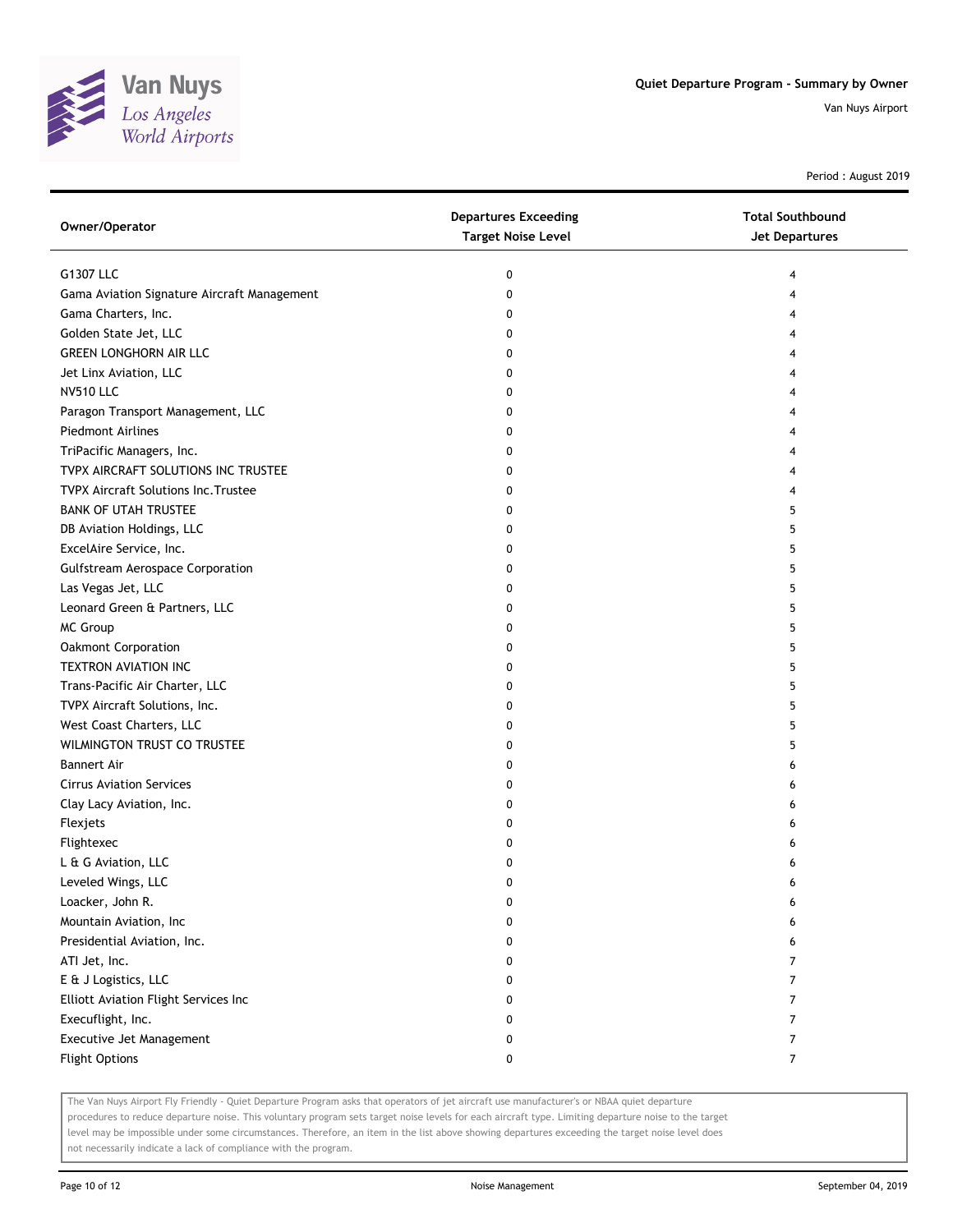

Period : August 2019

| Owner/Operator                     | <b>Departures Exceeding</b><br><b>Target Noise Level</b> | <b>Total Southbound</b><br><b>Jet Departures</b> |
|------------------------------------|----------------------------------------------------------|--------------------------------------------------|
| Jet Aviation Flight Services, Inc. | $\pmb{0}$                                                | $\overline{7}$                                   |
| Mountain Aviation, Inc.            | $\mathbf 0$                                              | $\boldsymbol{7}$                                 |
| NETJETS AVIATION Inc.              | $\mathbf 0$                                              | $\overline{7}$                                   |
| VistaJet Limited                   | 0                                                        | $\overline{7}$                                   |
| Dumont Jets                        | $\mathbf{0}$                                             | 8                                                |
| <b>Gama Aviation</b>               | $\mathbf 0$                                              | 8                                                |
| Journey Aviation, LLC              | $\mathbf 0$                                              | 8                                                |
| Paragon Airways                    | $\mathbf{0}$                                             | 8                                                |
| Desert Jet, LLC                    | $\mathbf 0$                                              | 9                                                |
| Prime Jet, LLC                     | 0                                                        | 9                                                |
| Pacific Coast Jet, LLC             | 0                                                        | 10                                               |
| Tutor-Saliba Corporation           | $\mathbf{0}$                                             | 10                                               |
| Starjet, Inc.                      | $\mathbf{0}$                                             | 11                                               |
| Jet Aviation Business Jets, Inc.   | $\mathbf 0$                                              | 12                                               |
| <b>Wonderful Citrus Aviation</b>   | $\mathbf 0$                                              | 15                                               |
| Millbrook Air                      | $\Omega$                                                 | 16                                               |
| <b>STA Jets</b>                    | $\mathbf 0$                                              | 17                                               |
| Delta Private Jets                 | 0                                                        | 20                                               |
| Worldwide Jet Charter, LLC         | $\mathbf 0$                                              | 20                                               |
| Latitude 33 Aviation, LLC          | $\mathbf 0$                                              | 21                                               |
| Solairus Aviation                  | 0                                                        | 22                                               |
| Executive Jet Management, Inc.     | $\mathbf 0$                                              | 25                                               |
| Talon Air, Inc.                    | $\mathbf 0$                                              | 26                                               |
| Worldwide Jet Charter, Inc.        | $\mathbf 0$                                              | 26                                               |
| XCEL Jet Management, Inc.          | 0                                                        | 28                                               |
| Sun Air Jets, LLC                  | $\mathbf 0$                                              | 29                                               |
| JetSuite                           | 0                                                        | 30                                               |
| AIRVICA Group, LLC                 | $\mathbf{0}$                                             | 32                                               |
| Pegasus Elite Aviation             | 0                                                        | 48                                               |
| Jet Edge International             | $\Omega$                                                 | 52                                               |
| Chrysler Aviation, Inc.            | $\mathbf 0$                                              | 57                                               |
| XOJET, Inc.                        | $\mathbf 0$                                              | 60                                               |
| Clay Lacy Aviation                 | $\mathbf{0}$                                             | 65                                               |
| Flexjet                            | $\mathbf 0$                                              | 89                                               |
| <b>NetJets</b>                     | 0                                                        | 283                                              |
| <b>UNKNOWN</b>                     | $\mathbf{0}$                                             | 459                                              |

The Van Nuys Airport Fly Friendly - Quiet Departure Program asks that operators of jet aircraft use manufacturer's or NBAA quiet departure procedures to reduce departure noise. This voluntary program sets target noise levels for each aircraft type. Limiting departure noise to the target level may be impossible under some circumstances. Therefore, an item in the list above showing departures exceeding the target noise level does not necessarily indicate a lack of compliance with the program.